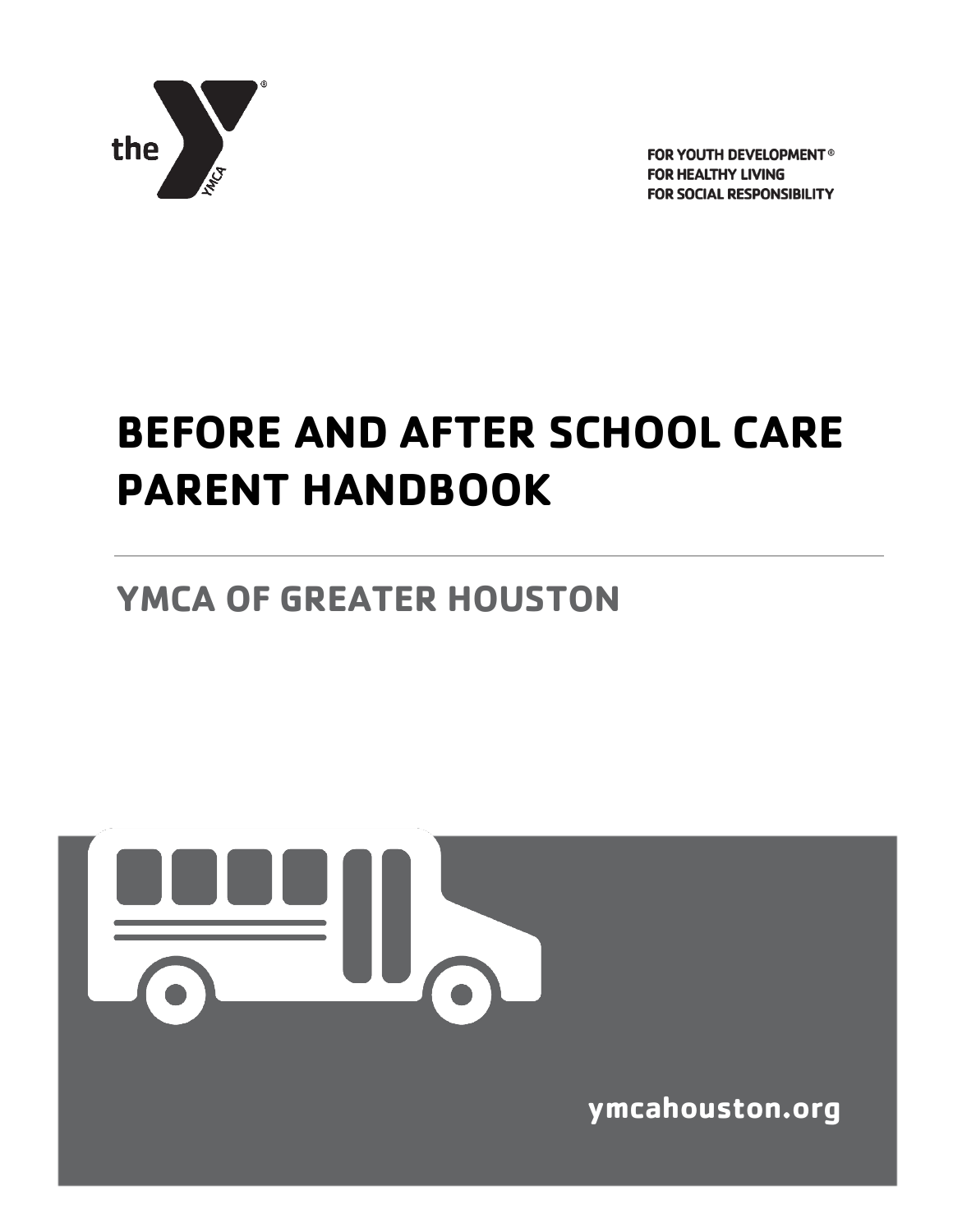#### **TABLE OF CONTENTS**

| <b>PROGRAM OVERVIEW</b>                                         | $\overline{2}$ |
|-----------------------------------------------------------------|----------------|
| HOURS, DAYS AND MONTHS OF OPERATION                             | $\overline{2}$ |
| <b>ARRIVAL PROCEDURES</b>                                       | $\overline{2}$ |
| <b>DEPARTURE AND RELEASE PROCEDURES</b>                         | 2              |
| <b>HEALTH AND SAFETY</b>                                        | 3              |
| <b>MEDICATION POLICY</b>                                        | 5              |
| <b>MEDICAL EMERGENCY</b>                                        | 5              |
| <b>PARENTAL NOTIFICATIONS</b>                                   | 5              |
| <b>DISCIPLINE AND GUIDANCE PROCEDURES</b>                       | 5              |
| <b>SCHOOL AGE DISCIPLINARY ACTION PLAN</b>                      | 6              |
| <b>SNACKS (FOOD SERVICE PRACTICES)</b>                          | 7              |
| IMMUNIZATIONS, TB TEST, HEARING AND VISION SCREENINGS           | 7              |
| <b>ENROLLMENT PROCEDURES AND NOTIFICATION OF POLICY CHANGES</b> | $\overline{ }$ |
| <b>TRANSPORTATION</b>                                           | 8              |
| <b>BUS RULES AND REGULATIONS</b>                                | 8              |
| <b>WATER ACTIVITIES</b>                                         | 9              |
| <b>FIELD TRIPS</b>                                              | 9              |
| <b>ANIMALS</b>                                                  | 9              |
| PROCEDURES FOR PARENT INTERACTION                               | 9              |
| PARENT PARTICIPATION IN PROGRAM AND VOLUNTEERING                | 10             |
| <b>EMERGENCY PREPAREDNESS PLAN</b>                              | 10             |
| <b>BILLING POLICIES AND PROCEDURES</b>                          | 10             |
| <b>Y STAFF</b>                                                  | 11             |
| <b>STAFF/CHILDREN RATIOS</b>                                    | 12             |
| <b>Social Distancing</b>                                        | $12$           |
| <b>CHILD'S BELONGINGS</b>                                       | 12             |
| Y POLICY ON HOMEWORK                                            | 13             |
| <b>TEXAS HUMAN AND HEALTH SERVICES</b>                          | 13             |
| <b>CHILD ABUSE PREVENTION</b>                                   | 13             |
|                                                                 |                |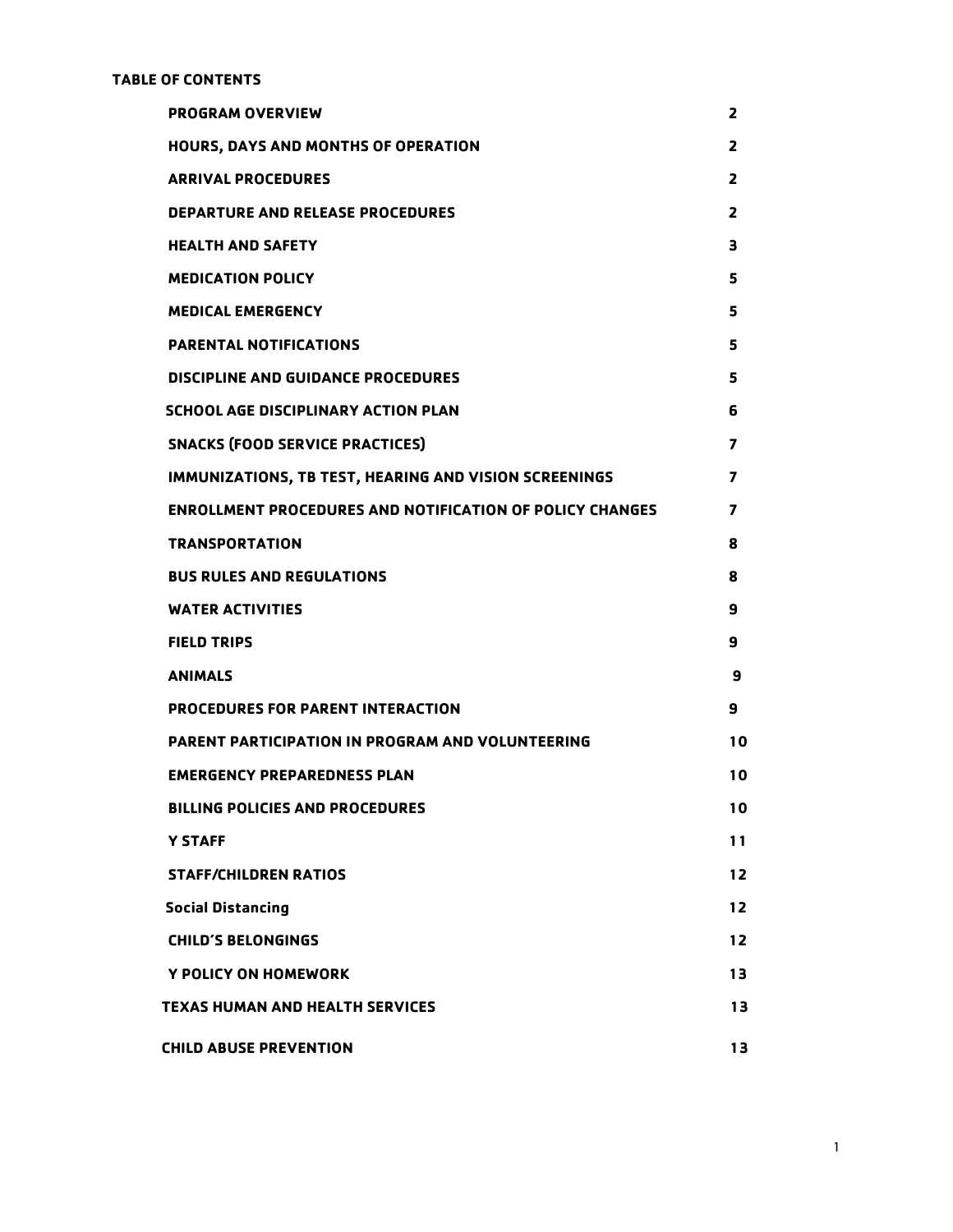#### **PROGRAM OVERVIEW**

In YMCA Before and After School care, children participate in a balanced program of open play and structured activities. Every activity is carefully designed to spark your child's imagination and encourage lifelong positive values.

Y staff members ensure children participate in a unique mix of activities that focus on developmental assets, the building blocks that teach children how to make positive decisions. Many YMCA Before and After School programs are located in your child's school cafeteria, gym or classroom; however, some programs are held at your local YMCA.

By focusing on leadership development, service learning, college and career exploration, arts education, global learning, 21st century skills, parent and caregiver engagement, academics, health and wellness and interactive learning centers, Y programs give participants exposure to a breadth of knowledge and skills.

The daily schedule will include thirty minutes for children to participate in a mix of moderate to vigorous physically active sessions. Weather permitting, these activities will take place outdoors. Television and movies will not be utilized and use of any digital device will be limited to homework, academic enrichment or programs that actively engage children in physical activity.

#### **HOURS, DAYS AND MONTHS OF OPERATION**

School age programs operate from school dismissal until 6 or 6:30 p.m., Monday through Friday. The program begins in August and ends in May or June. The program will follow the school's calendar and adjust for holidays and early release days based on that calendar.

#### **ARRIVAL PROCEDURES**

Children should proceed directly to the program area following school dismissal and check- in with Y counselors. The Y's responsibility for your child begins when:

- Your child is brought into the YMCA before school program space and checked in by the parent/guardian.
- Your child enters the YMCA after school program space, located in a participating school, and they are checked in by Y staff.
- Your child boards a YMCA vehicle to be transferred to the program site.

#### **DEPARTURE AND RELEASE PROCEDURES**

Parents/guardians must enter the building and sign their children in and out of our program. This assures child safety and compliance with state child care licensing.

A photo ID may be required for the release of your child. The child will only be released to his/her parent/guardian and/or those adults whom the parent(s)/guardian specifically designate on the enrollment form. Only those designated on the enrollment form will be allowed to modify your information and all changes must be made with the program director.

If a parent/guardian is not allowed to pick up a child, the YMCA must have a copy of the court order signed by a judge. Without this documentation, we are obligated to release a child to either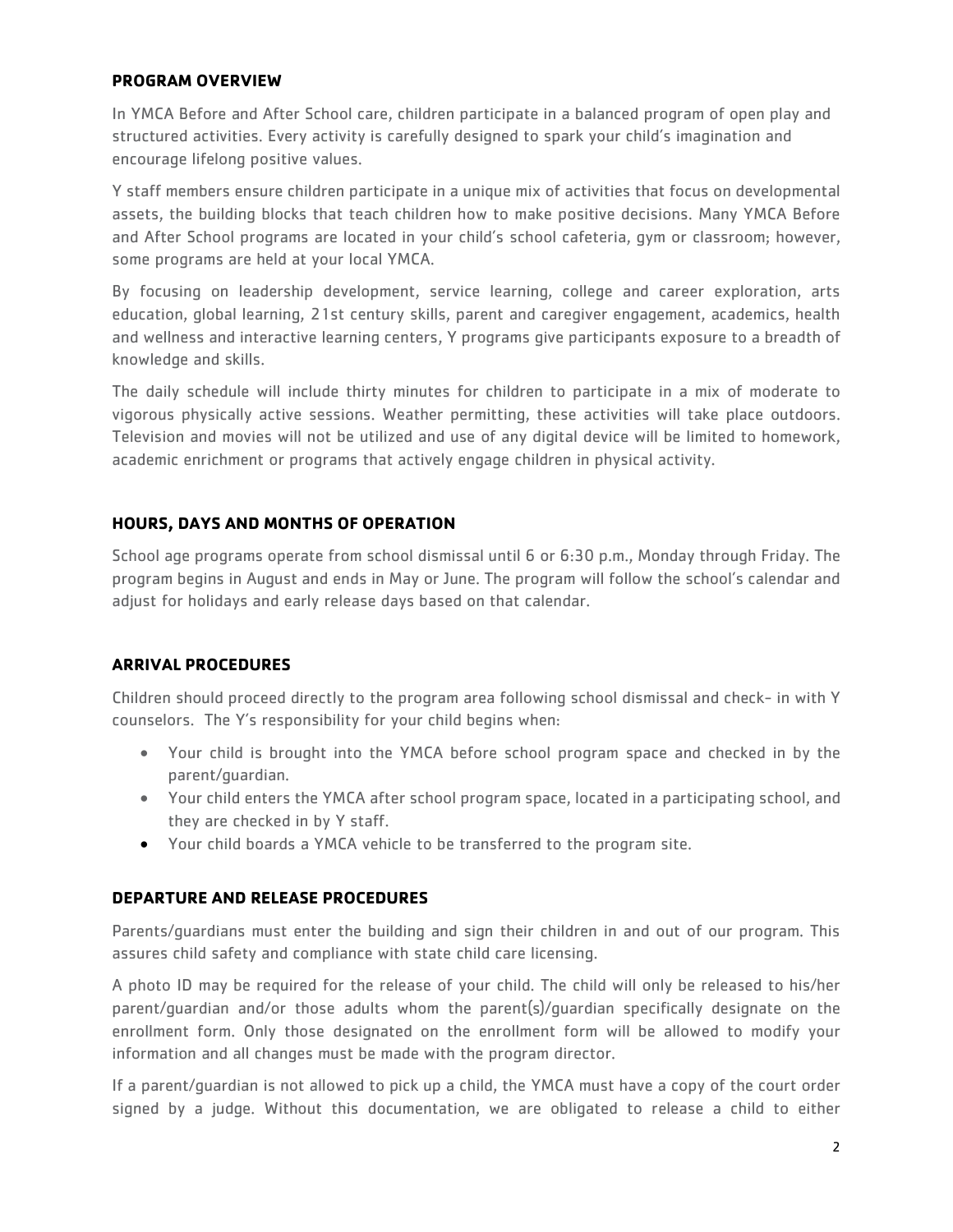parent/guardian, if both are listed on the enrollment paperwork. The Y will only follow what the court order states. In the unfortunate event of a difficult/dangerous custody situation where a court order is in place, please contact the Senior Youth Development Director to set up guidelines regarding the release of your child. You must have a copy of any court documents regarding the restriction of release of children in our care. Parents are responsible for resolving any issues that may arise from their child's participation in our programs. The YMCA will not get involved in disputes between parents.

The following protocols will be in place at all times during check out:

- Parents will stay at checkout table and show photo ID to childcare staff, only 2 parents at the table at a time practicing social distancing.
- Once ID is verified, parents will sign out no shared pens; recommend using your own pen
- Youth Development staff will bring the child from the program area to the parent at the checkout table.

# **HEALTH AND SAFETY (ILLNESS AND EXCLUSION CRITERIA)**

The YMCA of Greater Houston does not require child care staff to receive any additional immunizations in order to work with children. In order to ensure the health and safety of all, employees who work directly with children will follow required procedures to prevent the spread of exposure to disease:

- Wear gloves when handling or cleaning body fluids, such as after wiping noses, mouths, or tending sores;
- Specify that an employee with open wounds and/or any injury that inhibits hand washing, such as casts, bandages, or braces, must not prepare food or have close contact with children in care;
- Remove gloves and wash hands immediately after each task to prevent cross-contamination to other children;
- Exclude the employee from direct care when the employee has signs of illness.

In order to protect the health of all children in our care, please keep your child at home if you notice that he/she begins to show signs of an illness or contagious disease or if he/she feels too ill to participate in a group care setting.

Please let us know as soon as possible if your child has a communicable illness or infection. This will allow us to notify the parents of children attending our program. Children with communicable conditions may not return to care without a note from their physician. Weather permitting, children go outside every day. We cannot keep one child inside due to illness.

Children with head lice will not be allowed to attend the after school program. In relation to head lice, the Y will follow the same guidelines as your child's school.

If your child becomes ill during the program, we will contact you to pick him/her up. In case of injury, parents will be notified immediately.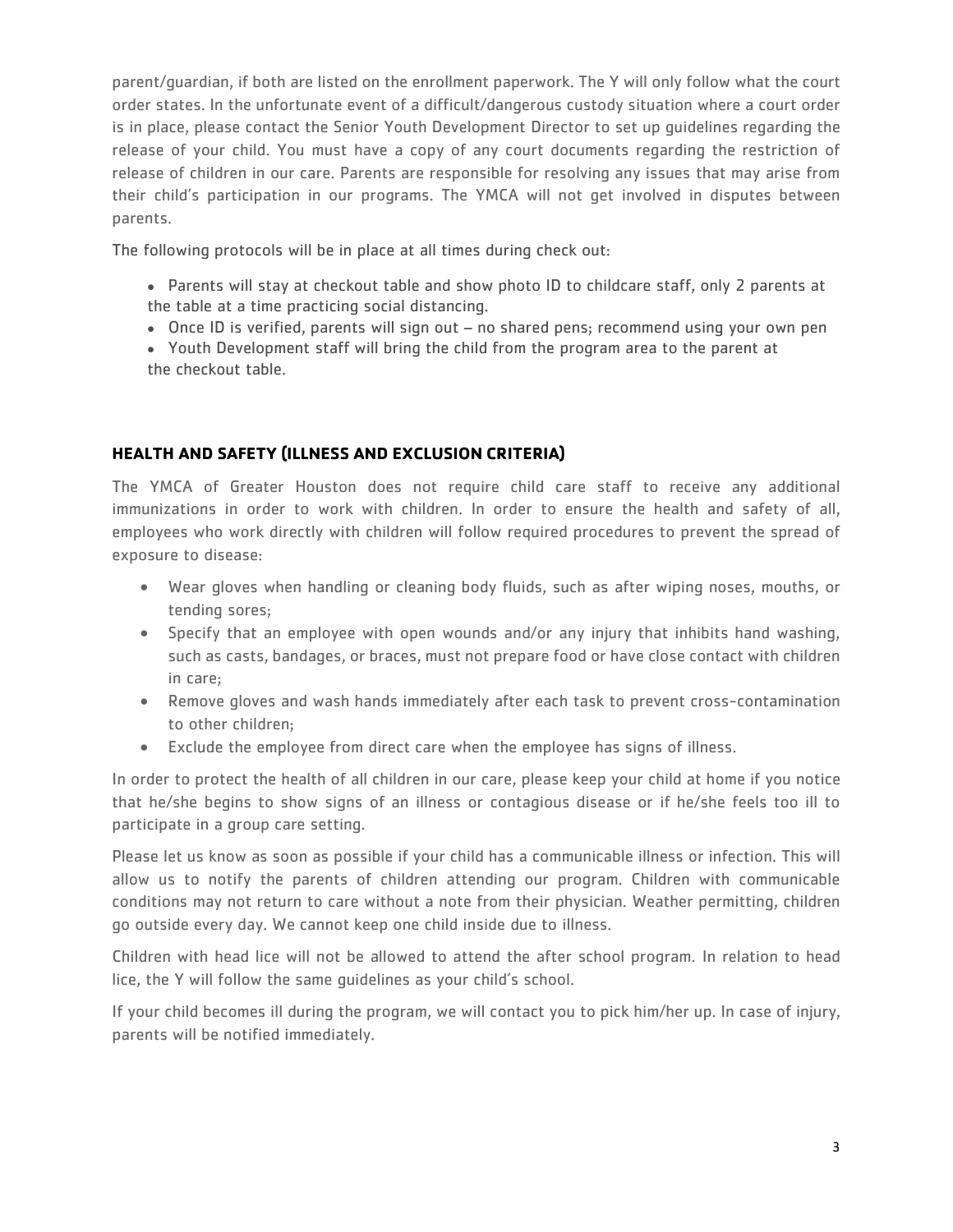# General Health Practices

- Staff perform daily health checks to ensure children are healthy and to note any illness or injury.
- Participants with colds or illness will not be admitted. Please do not put us in the position of refusing your child.
- Participants with head lice will not be allowed to attend the program. Our programs follows the same guidelines as the public school system.
- All participants are required by the Texas Health and Human Services to have current immunization record information on file. Campers age 4 are required to have a physical examination from a doctor on file. Please let us know immediately if your child has a communicable illness or infection. This will allow us to notify the parents of children attending our program. Participants with communicable conditions may not return to the program without a note from their physician.
- Staff will not be permitted to transport any participants.
- Anyone working with children is required by law to report any suspected child abuse. This includes physical, sexual, emotional, mental abuse and neglect.
- Staff are not permitted to babysit or participate in non-Y organized activities with participants in the program.

# ILL Participants

If a participant develops symptoms of a fever of 100.4 while in the program, the following will take place:

-Participants will be separated immediately from the group.

-Parent will be called to be pick up participant immediately.

-Cleaning guidelines will be followed immediately in the area the participants was.

-Communication for Covid19 exposure the Director or Site Lead will contact parents via phone call and/or at pickup.

# IF CHILDREN, STAFF, OR PARENTS DEVELOP COVID-19 OR SYMPTOMS:

Staff or participant's with fever (100.4 F or higher), cough, or shortness of breath should be excluded from the program and stay away from others. Anyone with household members who are known to have COVID-19 should also be excluded from the camp facility.

If a participant or staff member develops symptoms of COVID-19 (fever of 100.4 or higher, cough or shortness of breath) while at the facility, immediately separate the person from the well people until the ill person can leave the facility. If symptoms persist or worsen, they should call their health care provider for further guidance. Advise the employee or child's parent or caregiver to inform the facility immediately if the person is diagnosed with COVID-19.

If a participant or employee tests positive for COVID-19, contact the local health jurisdiction to identify the close contacts who will need to quarantine. It is likely that all members of the infected child's or adult's group would be considered close contacts.

Facilities experiencing a confirmed case of COVID-19 among their population should consider closing at least temporarily (e.g. For 14 days, or possibly longer if advised by local health officials.)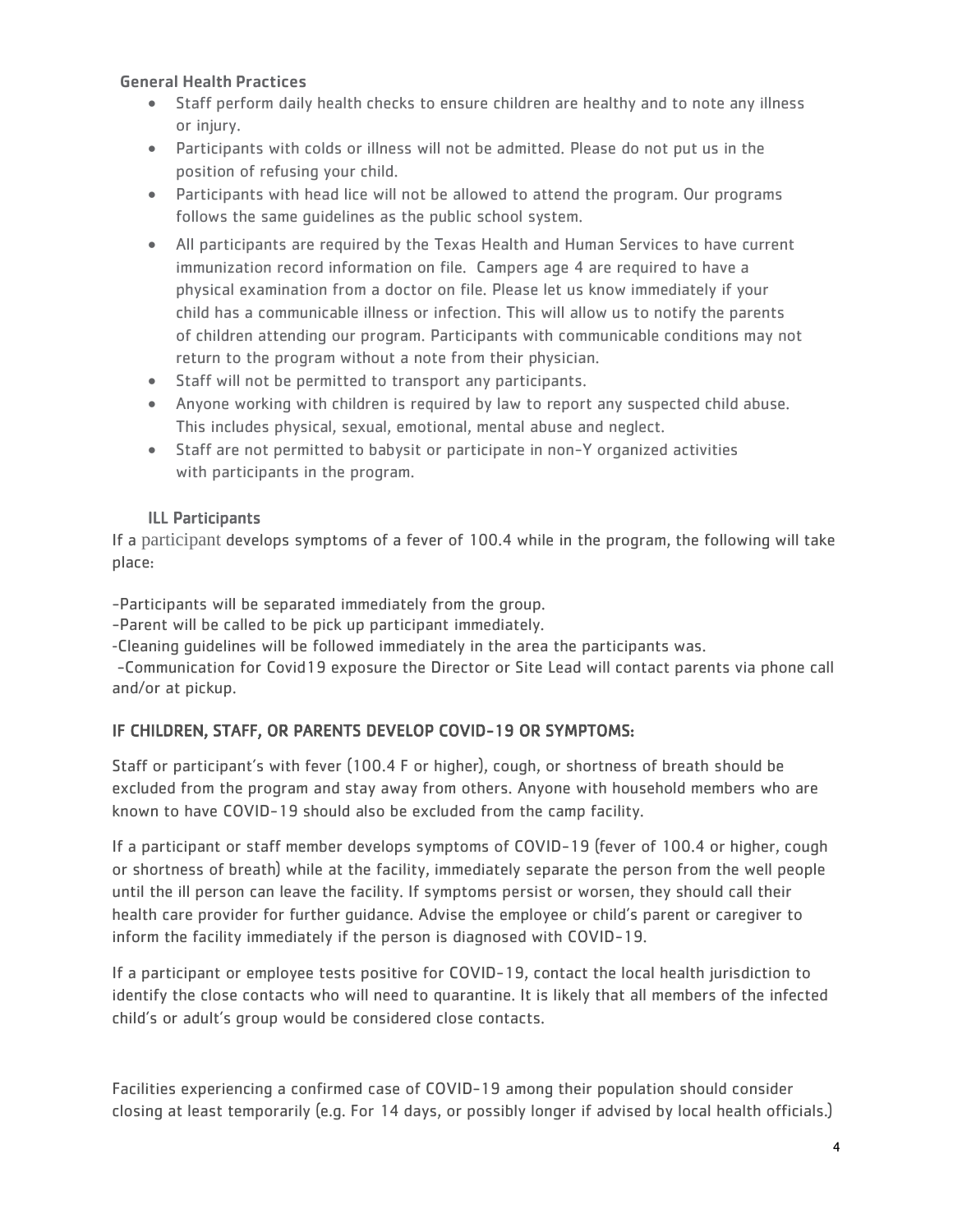The duration may be dependent on staffing levels, outbreak levels in the community and severity of illness in infected individual. Symptom-free campers and staff should not attend or work at another facility, which would potentially expose others.

If the infected individual with confirmed or suspected COVID-19 spent minimal time (i.e. 10 minutes or less) in close contact with those in the summer camp facility, the facility may consider closing for 2-5 days to do a thorough cleaning and disinfecting and to continue to monitor for ill individuals.

#### **MEDICATION POLICY**

Regular and ongoing medication will not be administered on-site. Arrangements should be made with the school nurse for the child to receive medicine. For emergency medication, please complete an "Authorization to Administer Medication" form which can be provided by the site staff. This form requires the listing of the specific dosage your child is to be given and it must accompany all medications. Medications must also be in the original container with your child's name and all labels intact. If over-the-counter medication must be administered, it must also be accompanied by signed "Authorization to Administer Medication" form, in its the original container, labeled with your child's name, with all labels intact and have a signed doctor's order outlining when the medication should be administered and in what dosage.

#### **MEDICAL EMERGENCY**

In the case of a medical emergency, we will call 911 and contact the child's parent(s)/quardian(s). Responding emergency medical personnel will make any determinations as to if the child should be transported to a hospital. We will provide them with the information from your child's records as to your choice of hospital and physician. In the event that this information is not specified, the child will be transported to the nearest available hospital.

In the event of a head injury, parent/guardian will be notified immediately. The student will be monitored for symptoms consistent with a concussion following the injury until parent/guardian arrives.

# **PARENTAL NOTIFICATIONS**

Parent/guardian notifications may be made in writing via letters, emails, fliers and/or signage at the parent table at each site. Notifications may also be made by phone calls or directly in person by site staff. Open communication is very important to the success of your child's Y experience. Conferences may be requested at any time. Activity schedules, menus and other pertinent information will be available for you to view at the parent table.

#### **DISCIPLINE AND GUIDANCE PROCEDURES**

Self-management skills and positive social interactions among children and adults are encouraged and maximize everyone's enjoyment of the program. Y programs use positive guidance methods including reminders, distraction, logical consequences and redirection. Self-management skills are taught according to the following guidelines: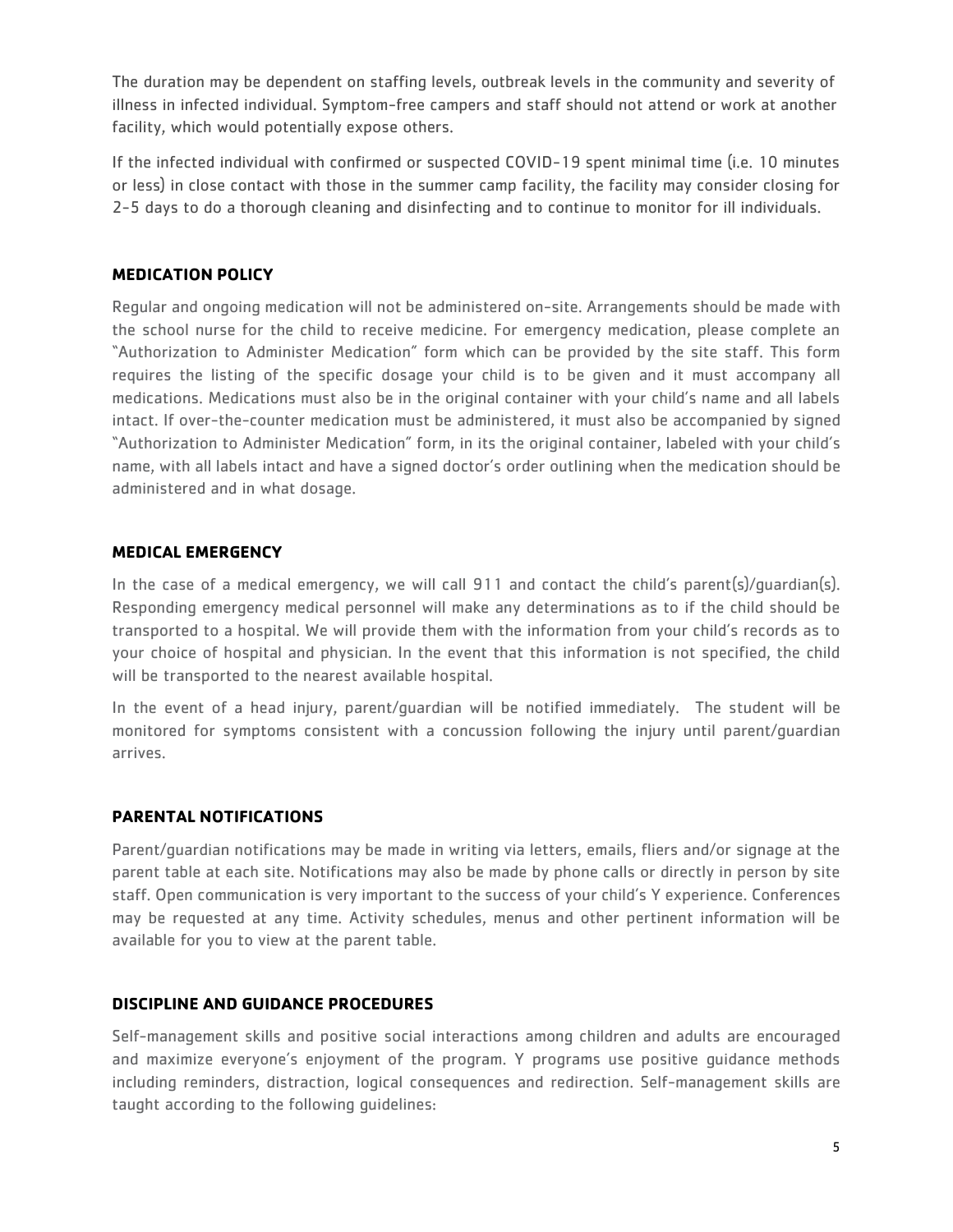- Consistent rules are clearly stated. Children are expected to work and play within known limits.
- Behavior expected of children is age appropriate and based on development level.
- An atmosphere of trust is established in order for children to know that they will not be hurt nor allowed to hurt others.
- Staff members strive to help children become acquainted with themselves and their feelings. This will help them learn to cope with their feelings and control them responsibly.

Child safety is the most important concern of the program; therefore, children whose behavior is dangerous or repeatedly disruptive must be immediately picked up from the program by someone designated through the departure and release procedures. Repeatedly disruptive or dangerous behavior will be discussed with the child's parent/guardian and will result in loss of privileges or activities, suspension or termination from the program.

# **SCHOOL-AGE DISCIPLINARY ACTION PLAN**

All children are entitled to a pleasant and safe environment while participating in this program. The five Y core values of respect, responsibility, honesty, caring and faith will be used in the before and after school program.

We expect children to behave as follows:

- Be responsible for personal belongings
- Participate in all activities
- Possess positive and caring attitudes
- Follow proper safety procedures at all times, including:
	- o Never opening outside doors
	- o Not fighting or using foul language
	- o Not running in school
	- o Not playing in the restrooms
	- o Not playing on or under the tables
- Respect for fellow students and staff
- Stay with your group and listen to your counselor at all times

The Y cannot serve children who display unacceptable behavior. Children who exhibit any type of behavior which is thought to be unacceptable or unsafe by a counselor and the site lead will be warned to correct their behavior and a telephone call will be made to the child's parent or guardian. There are no refunds for suspension or termination due to unacceptable behavior.

Unacceptable Behavior (includes but is not limited to):

- Using foul language
- Disrespecting another child or counselor
- $\bullet$  Fighting
- Refusing to take part in activities
- Ignoring or disobeying rules of safety
- Running away from group or designated areas
- Public or inappropriate displays of affection
- Defacing property or vandalism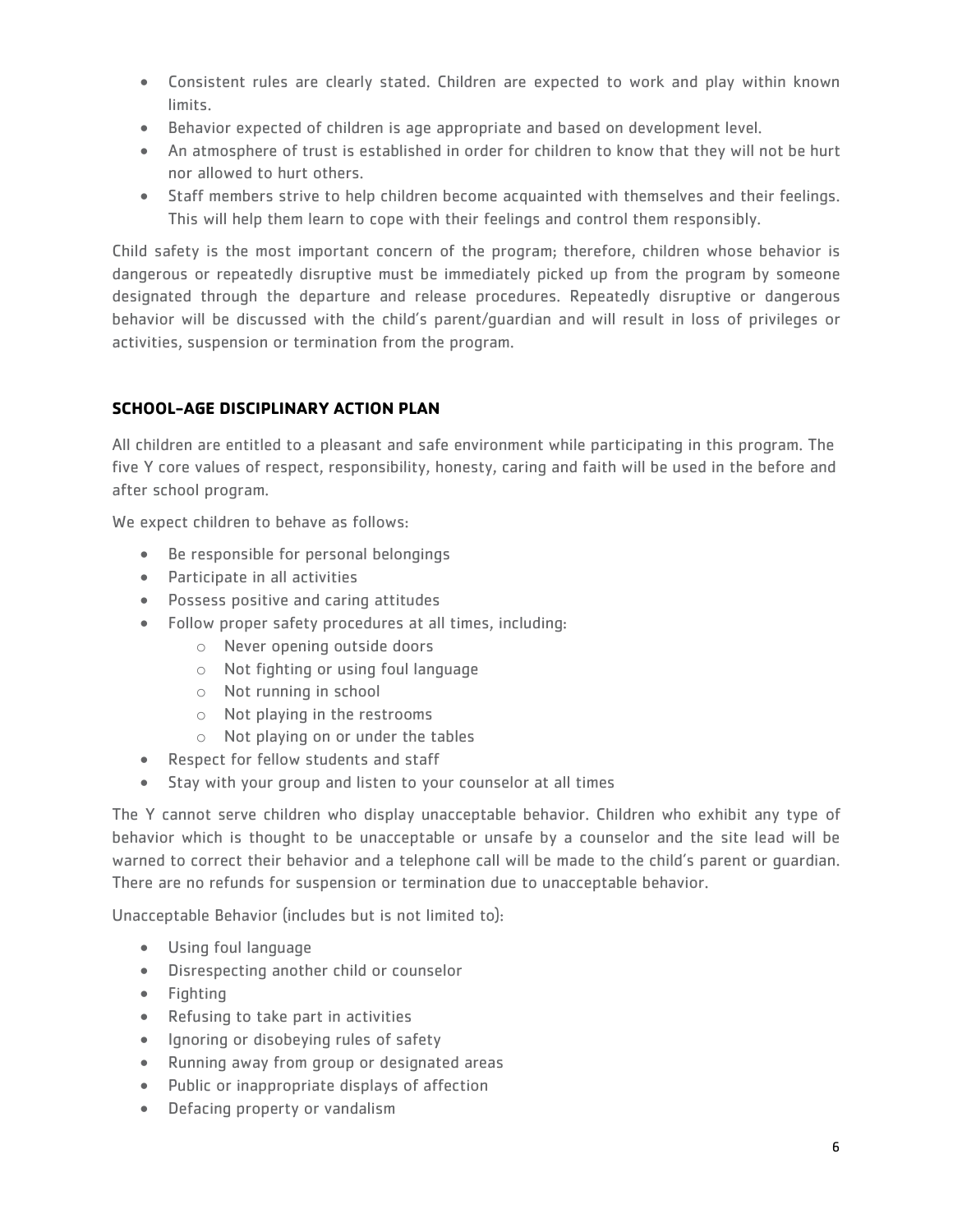**•** Stealing

# **Disciplinary Procedure**

1st Incident: Parent will be notified verbally and/or in writing.

2nd Incident: Child will receive a written warning and one day suspension.

3rd Incident/Gross Violation: The action taken is at the discretion of the Senior Program Director and Executive Director of Afterschool, after appropriate consultation with the parent. This may result in suspension or termination of care. The YMCA considers behaviors such as hitting staff or other students, damaging school property or supplies and running away from the program to be gross violation.

# **SNACKS (FOOD SERVICE PRACTICES)**

An afternoon snack is provided each day that includes a  $\frac{1}{2}$  cup of fruit and/or vegetable and whole grains. Water is the primary beverage for our program. When juice is served, it will be 100% fruit juice and will be limited to one 8 oz. serving per day. When milk is served, the milk will be low fat (1%) or nonfat milk. All snacks comply with the USDA program guidelines and are served in a family style environment to enhance self-help skills and social skills. Monthly snack menus are posted on the parent board or at the parent table for review.

If you send an additional snack with your child, please ensure that these foods do not include any form of peanut products, fried foods or foods that are high in sugar and saturated fats (such as chips, cookies, candy, etc.). Please refrain from bringing sugar-sweetened beverages and food from local restaurants into the program. Please also utilize these guidelines for snacks for parties and events. Ideas for healthy snacks can be provided upon request.

# **IMMUNIZATIONS, TB TESTS, HEARING AND VISION SCREENING**

In order to participate in the program, children are required to have been examined within the past year by a licensed physician. Children must be mentally and emotionally able to participate in the program activities. Immunization records, a TB test, hearing and vision screenings must be current and on file at your child's school.

# **ENROLLMENT PROCEDURES AND NOTIFICATION OF POLICY CHANGES**

All enrollment is done electronically at ymcahouston.org. Registration fees must be paid at the time of enrollment. Online registration must be completed in one sitting and it will time out after 30 minutes. Please allow time to complete your registration in one sitting.

The following items are needed to enroll:

- Emergency contact information for someone other than yourself (not parent or guardian)
- Student ID number This number is issued by the school. The number is on your child's report card or it is your child's lunch number. You can obtain it by calling the school.
- Name, address, and phone number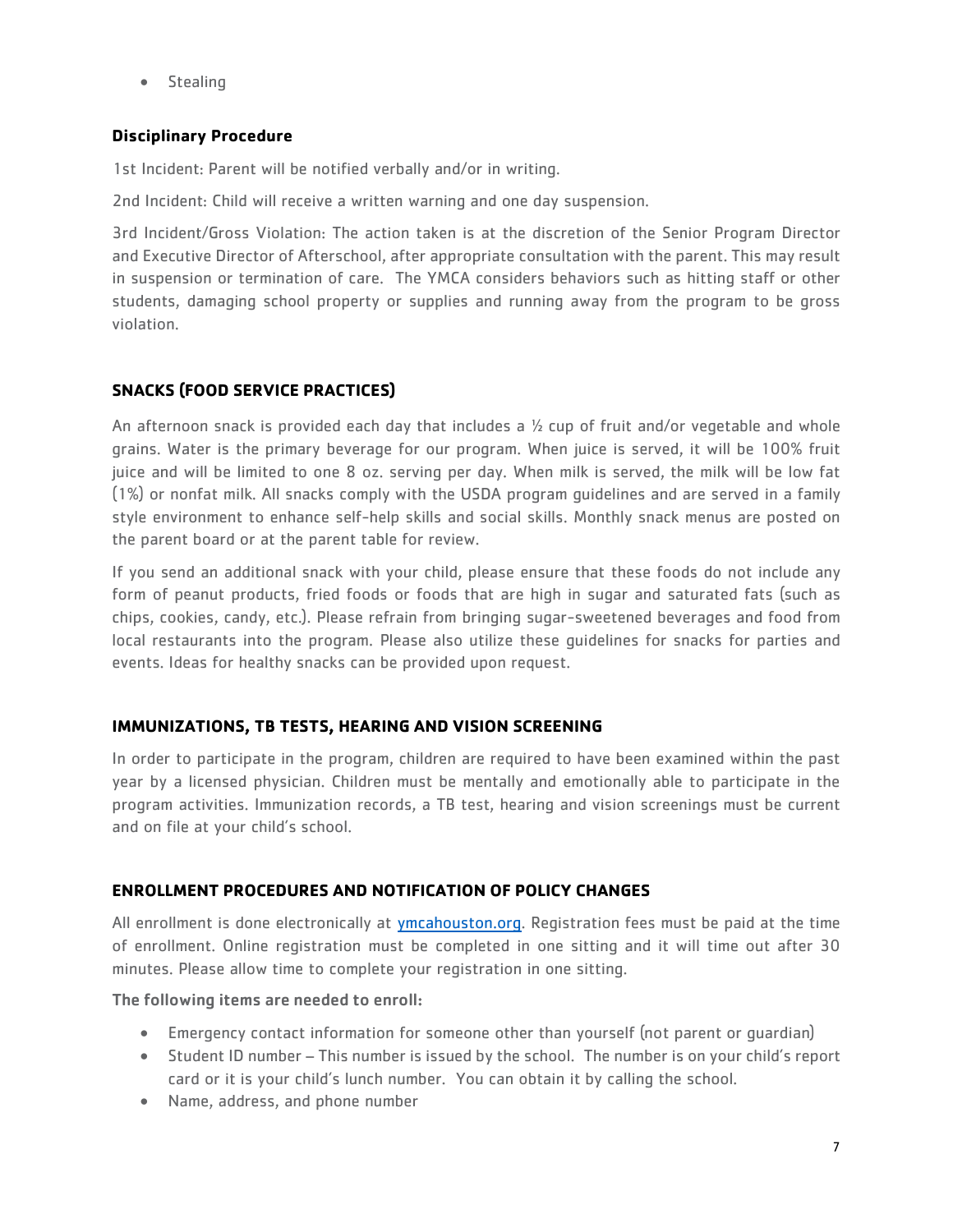- Contact information for others authorized to pick up your child including Drivers License or Identification number
- Payment information
- Registration fee
- **•** Insurance information
- Doctor and hospital information
- Complete Child Care Licensing FARE form ( Food Allergy and Anaphylaxis Emergency Care Plan) if applicable to the child
- Medication Authorization form (if medication is needed during the time of care)

To help us understand your child's needs or accommodations, a meeting must be conducted prior to the child attending the program. Please contact the Program Director to set up a meeting with you and your child.

# To begin the process you must have or create an online account

- You must be a YMCA program or facility member to register your child for before and after school care. There is no cost to become a program member.
- After you have become a member, we ask that you create an online account so that you can register for after school care.

Please note that it may take up to 24 hours for paperwork to be processed. Paperwork must be processed entirely before your child may begin the program.

Any policy changes will be provided to participant's parent or guardian in writing.

# **TRANSPORTATION (IF APPLICABLE)**

If your child is attending a Y program that requires transportation, we ask that you speak with your child regarding proper safety guidelines. All children must stay seated with their seat belts fastened while the vehicle is moving and until the vehicle is completely parked.

Our primary goal when transporting children is to ensure their safety. The Y reserves the right to suspend or dismiss a student if a child is behaving in a way that is unsafe or inappropriate. If your child misses the bus to their Y program, staff will NOT be able to go back to the school to get your child.

# **BUS RULES AND REGULATIONS**

While children are on a bus, they are under the direct supervision of the driver and must obey the driver at all times. The bus driver has the authority to assign seats to students for safety or disciplinary reasons. Failure to follow the driver's rules will be considered an act of disobedience and will result in disciplinary action.

For the child's own protection, hands, head and arms must be kept inside the bus at all times. Feet and bags must be kept clear of the aisle. Conversations containing offensive language are not allowed and children should avoid any unnecessary, loud or boisterous talking.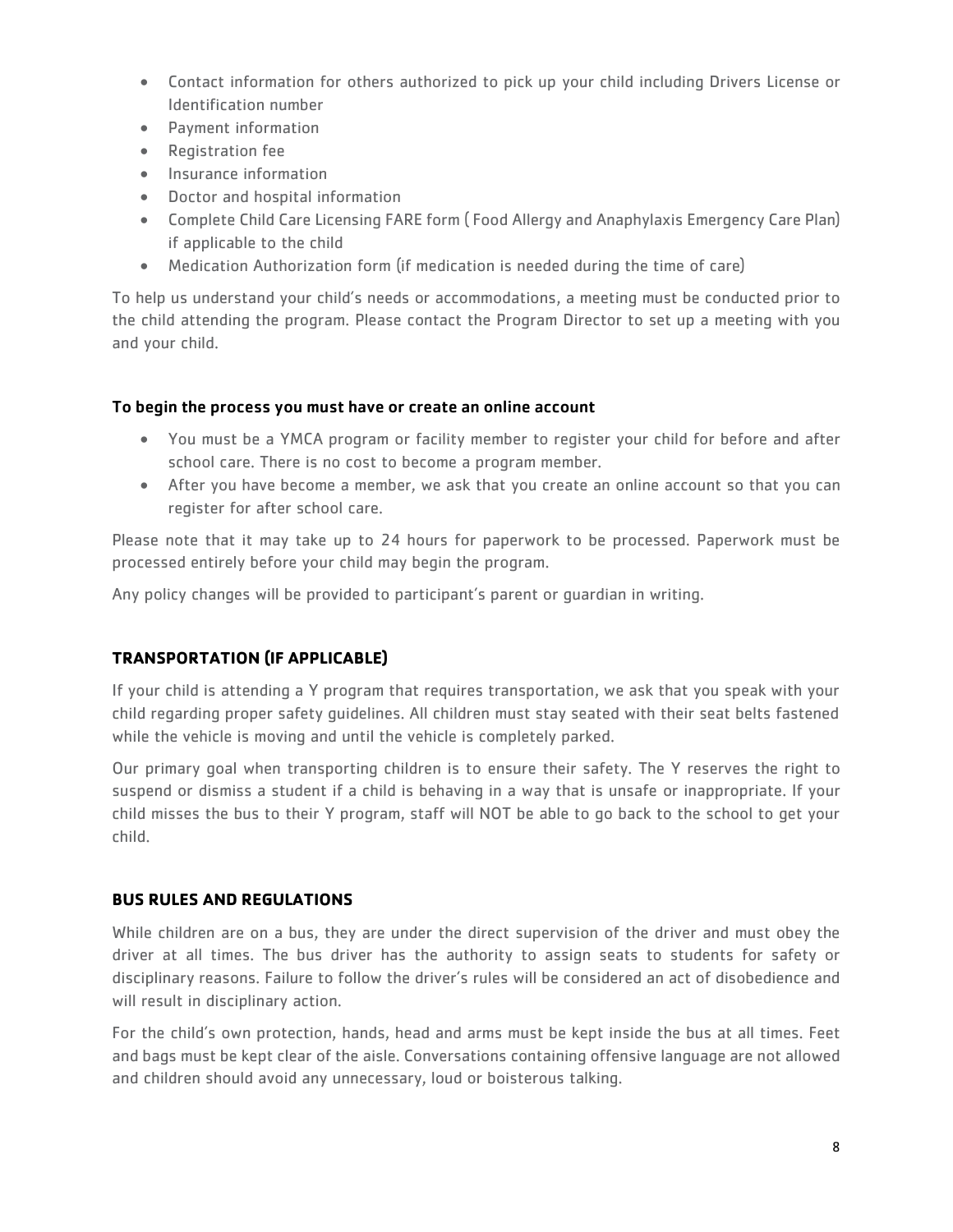Fighting or horse play is not permitted and will not be tolerated. General regulations pertaining to the restrictions on the use of tobacco, knives or other weapons, use of profanity and obscene gestures apply to all children riding the bus.

Children are expected to help keep the bus clean, sanitary and orderly. Paper or other debris should not be left on the floor of the bus or thrown at other students. No materials should ever be thrown out of the bus windows or doors.

Damages to seats or other bus equipment by a child will require compensation from the child's parents or guardians. Restitution or immediate arrangement thereof must be made before the child's bus riding privileges are restored.

Tampering with emergency doors or any other controls on the bus is not allowed. Opening or closing the front door is prohibited by anyone other than the driver. No recorders, radios, mp3 players or other electronic devices are allowed to be brought on the bus. The bus driver has the right and will confiscate these articles if brought onto the bus. All passengers are required to wear a face mask when being transported on the bus.

# **WATER ACTIVITIES**

YMCA Before and After School programs do not routinely have water activities as a part of the program.

# **FIELD TRIPS**

YMCA Before and After School programs do not routinely have field trips as a part of the program. Should your child's site have a field trip we will follow field trip procedures as outlined in Child Care Licensing Minimum Standards. You will be notified of the field trip a minimum of 48 hours in advance and you will be asked to sign a permission slip for the trip.

# **ANIMALS**

In the instance where your child may have interaction with small animals (i.e. millipede, caterpillar) as a part of the YMCA Afterschool curriculum, parents will be notified in writing. Students will be required to practice good hygiene and hand washing after handling or coming in to contact with an animal and items used by the animal, such as water bowls, food bowls and cages.

# **PROCEDURES FOR PARENT INTERACTION – VISITING, COMMUNICATION**

You may direct suggestions, concerns, compliments and complaints to the immediate caregiver, the Program Director or the Executive Director of Afterschool.

Parents are welcome visitors to our program. Please check daily for posted notices, fliers or other information about program activities. We appreciate input regarding program expectations, suggestions, ideas and comments on ways to improve our service to you and your family.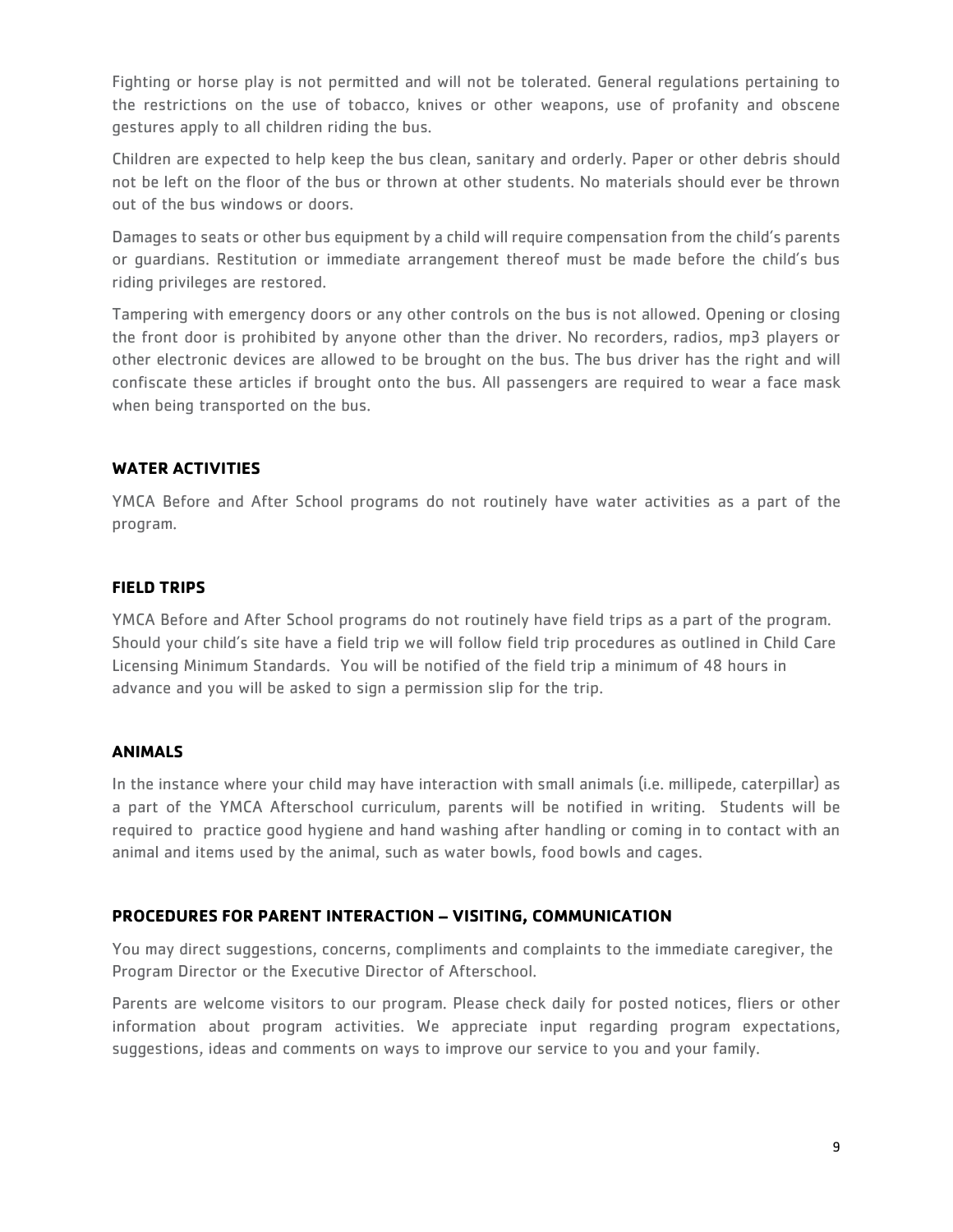#### **PARENT ENGAGEMENT AND VOLUNTEERING**

Parents are welcome and encouraged to participate with their children in a variety of activities. Three to four times per year, the YMCA will host activities or events designed for your entire family. These events will include opportunities for you to be physically active and to learn more about healthy food choices and nutrition. Please read our newsletters and watch for tips on helping your family be healthy and active.

In order to volunteer in a Y Before and After School Care Program, volunteers must have a clear criminal background and FBI check. Volunteers will also need to complete a volunteer application and take the Y online child abuse and prevention training course.

#### **EMERGENCY PREPAREDNESS PLAN**

Staff members are trained in basic emergency procedures. Necessary responses to issues regarding natural disasters (floods, tornados, hurricanes, etc.), hostile situations and fire escape routes are addressed in staff training. Monthly fire drills and periodic severe weather and lock down drills are conducted at sites. In the event of a gas leak, your child will be relocated to a secured off-site location and you will be notified immediately to come pick them up.

If evacuation is necessary, staff members will first move children to a designated safe area or alternate shelter known to all employees, caregivers and volunteers. Evacuation procedures also address the care of children with limited mobility or who otherwise may need assistance in an emergency, such as children who have mental, visual or hearing impairments. Head counts and roll sheets will be utilized to account for children and be conducted by two or more caregivers. At all times, our emphasis will be on keeping children safe.

In cases of inclement weather, the Y program will follow specific school district recommendations. If the school is closed or all after school extracurricular activities are cancelled due to weather, the Y after school program will also be closed. If the weather begins to worsen during the day, we will ask you to pick up your child as soon as possible so our staff members may get home safely.

#### **BILLING POLICIES AND PROCEDURES**

The YMCA of Greater Houston has balanced billing. Monthly fees are based on your individual school district calendar year. All early dismissal days and in-service days are included in the monthly fee. Holiday camps and school holidays may require an additional fee.

Payments are due prior to the first of each month. To ensure a spot and to avoid late fees it is recommended that you schedule payments with an auto-draft. Your payment will be drafted from your account on the 1st of each month. (Check with your YMCA for additional drafting options such as weekly and daily drop in rates). Drafting is available through a credit card or EFT. Payment may also be made in-person at the Y prior to the first of each month. Space is limited so your spot is not guaranteed until your payment is scheduled or paid in full. Cash, check, credit card, money order or cashier's checks are accepted as forms of payment. No payments will be collected at the school site.

In the event of program cancellations due to inclement weather or facility issues that prohibit children from attending school, the YMCA recognizes three days of care as a full week of service. Based on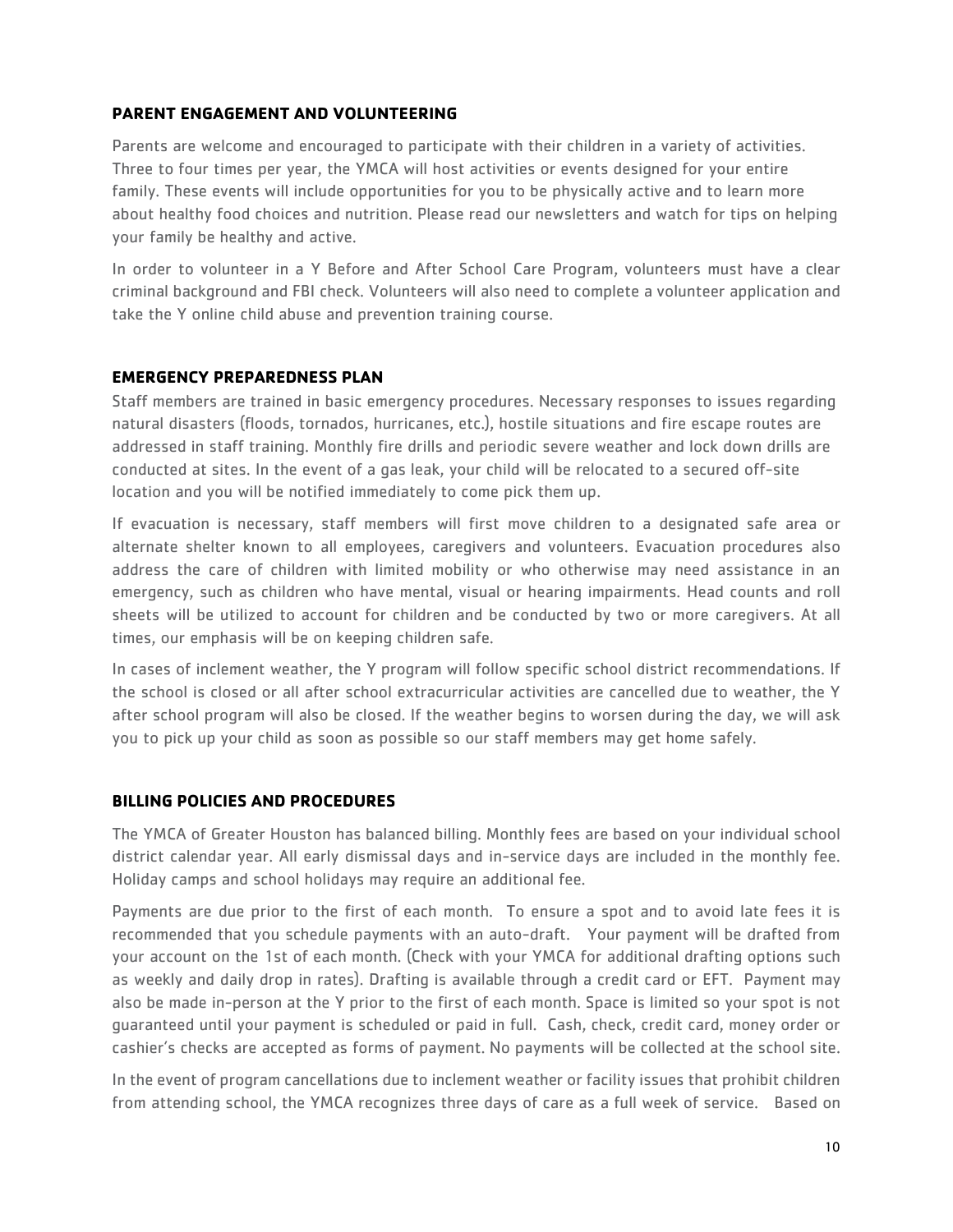this balance billing, accounts will be credited for a maximum of 3 days in any full week of cancellations.

When withdrawing from the program or putting your draft for the afterschool program on hold, written notice must be turned in to the Y, and must be provided at least two weeks prior to your draft date. No refunds will be issued to anyone withdrawing after the first day of the month. All membership fees are non-refundable.

#### Late Payments

Payments are considered late after the 3rd of each month and your account will be charged a \$30 late fee. If payment has not been received by the 10th of the month your child will no longer be accepted into the Y program and will be withdrawn from registration.

#### Late Pick-Up

Please call the after school site lead if an unexpected emergency will cause you to be late picking up your child. There is a \$1 per minute charge for children not picked up by the program's closing time. In the event that a child has not been picked up within one hour of the stated closing time, Y staff members will call Children's Protective Services. In the event that a child is repeatedly left past the closing hour, the Y reserves the right to terminate the child's enrollment in the program.

#### Receipt Request

When making payment, you are able to print copy of receipt through your online account. Please retain all receipts and canceled checks for your records. The Y Tax ID number is 74-1109737.

#### Financial Assistance

The Y is a community-based organization and believes that its programs and services should be available to everyone regardless of age, background, ability or income. The Y offers financial assistance to participants based on your individual financial situation. Limited financial assistance is available to individuals and families who substantiate a need.

Due to the limited availability of funds for after school, families needing assistance should:

- 1. Contact Workforce Solutions and complete paperwork to determine if qualified for public assistance.
- 2. Apply to the YMCA for financial assistance until workforce solutions completes their approval process.
- 3. Once Workforce Solutions has made a determination about assistance please provide an acceptance or denial letter to the YMCA
	- a. If accepted, the YMCA will adjust your account for NCI payments and parent copayments
	- b. If denied, the YMCA will reassess the original financial assistance application and increase percentage based on need and current availability of funds.

To begin the process you must have a Y membership to create an online account

- You can become a member by visiting our website, ymcahouston.org and selecting the membership type that is best for your family. There are two membership options.
- 1. Impact Membership
- 2. Facility Membership 7 different options are available.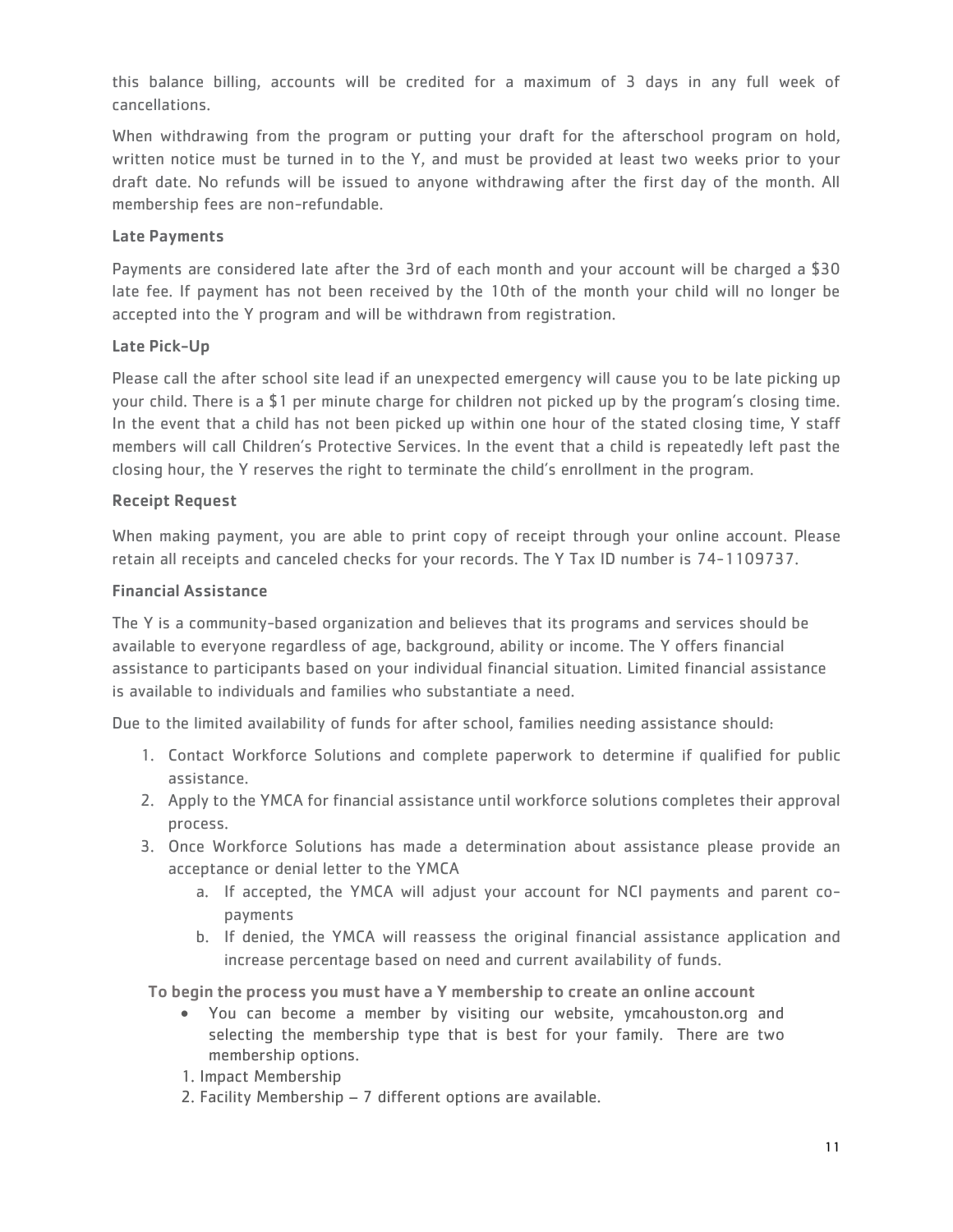- After you become a member, you can create an online account so that you can register for child care.
- Please note that it may take up to 24 hours for paperwork to be processed. Paperwork must be processed entirely before your child may begin the program.

# **Y STAFF**

The Y believes that staff training is essential to providing quality programs. Y staff members maintain current First Aid and CPR certifications. Each staff member also completes eight hours of pre-service orientation training and an additional 20-30 hours of training per year. All potential employees are required to pass a drug test, criminal background screening and FBI background check which includes fingerprinting.

Y staff members are not permitted to have outside contact with children enrolled in our before and after school care programs. Please do not ask staff to babysit, drop off or pick up your child.

# **STAFF/CHILDREN RATIOS**

The Texas Health and Human Services requires a minimum of one staff member per 22 to 26 children. The Y strives for a ratio of one staff member per 10 children. Each Y site will have at least two staff members present at all times.

This will help reduce potential exposures and may prevent an entire program from shutting down if exposure does occur.

Incorporate social distancing within groups to the degree possible, aiming for at least three to six feet between campers and staff minimizing the amount of time children are in close contact with each other.

- Limited large group activities
- Limit the number of campers and staff in each program space
- Increase the distance between children and staff during table work
- Plan activities that do not require close physical contact between multiple participants

• Limit item sharing, and if items are being shared, remind participants not to touch their faces and wash their hands after using these items

# **SOCIAL DISTANCING**

All participants and staff will be at least three-six feet apart and will be separated into smaller groups that fall within state or local guidelines. Ratio of 1:15 to include 1 adult and 15 children. Group sizes will be no larger than 16 people total, including children and adults (e.g., one adult and fifteen children, two adults and fourteen children, etc). Keeping groups together throughout the day, not combining groups (e.g., at opening and closing). To the degree possible, maintain the same groups from day to day.

# **CHILD'S BELONGINGS**

Children should be dressed for active indoor and outdoor play. A change of clothes is recommended. Parents will supply their children with insect repellant and or sunscreen if necessary. YMCA Before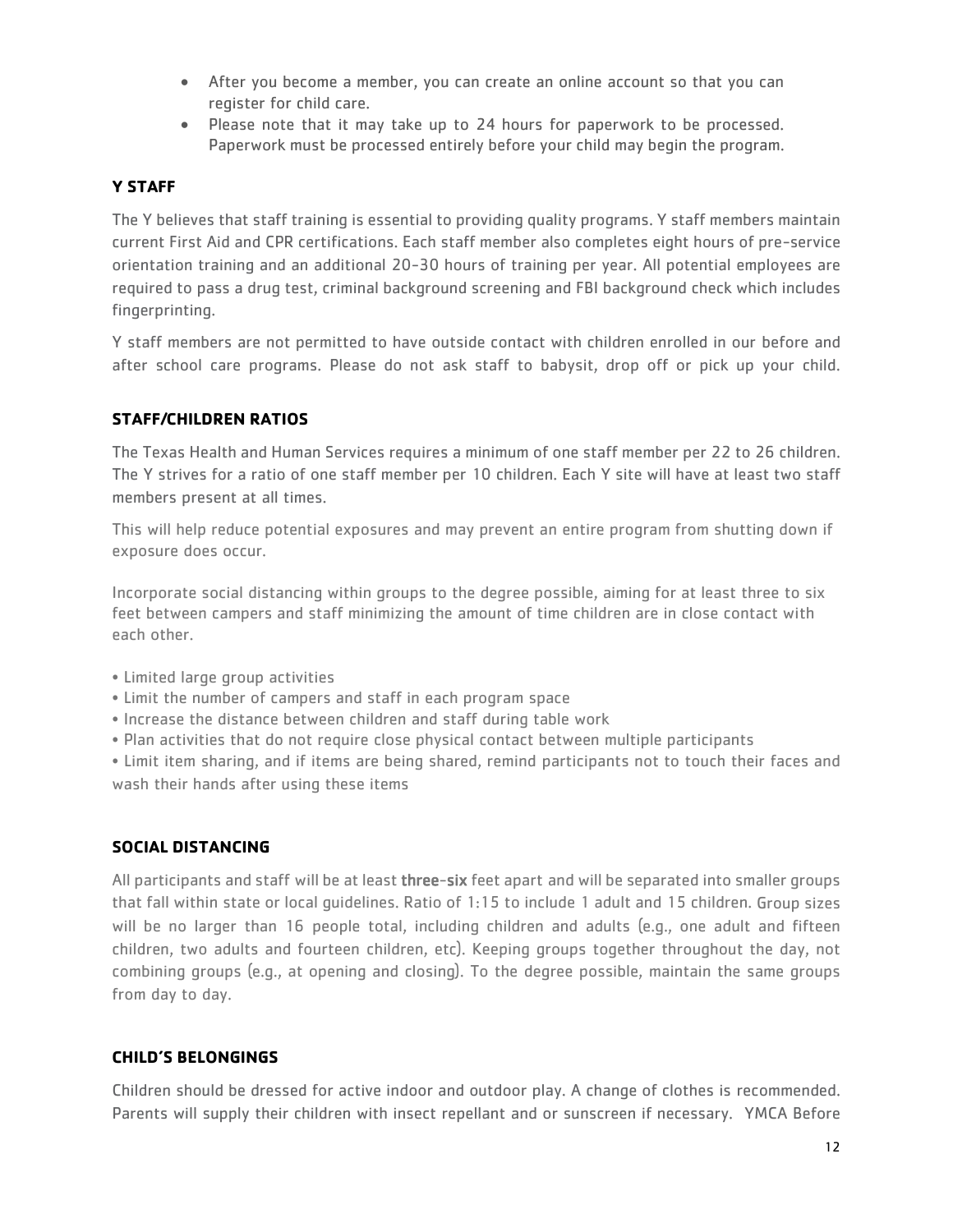and After School program will not purchase, provide, or apply insect repellant and sunscreen on participants. Items brought to the program by your child must be labeled and we expect children to be responsible for their personal belongings. Please leave toys, money, video games and players, iPods or other MP3 players, cell phones and anything not allowed by your child's school district at home. The Y cannot credit or compensate for lost, damaged or stolen items.

# **HOMEWORK**

The YMCA recognizes that academic success is important for children who are enrolled in our after school program. YMCA staff members support the parents of program participants by encouraging students to take responsibility for completing their homework. Our schedule will include thirty minutes of designated homework time. During homework time staff members will monitor and work with the students at request, but will not provide one-on-one tutoring. Students will be allowed to spend additional time doing homework during ACTIVITY CENTERS, at parent request. Electronic devices are allowed for educational purposes only during homework help. Parents must sign YMCA's electronic usage permission form, prior to students being allowed to use technology devices within the program.

Homework guidance from the Y staff will include:

- An explanation of the directions
- Reading instructions and giving examples (this does not include grading or corrections to work as to defer to the school's teaching methods)

Please note that Y staff are not responsible for checking the children's belongings for homework or assignments. We also encourage students and parents to review and complete homework together.

# **TEXAS HUMAN AND HEALTH SERVICES**

By choosing licensed child care, you and your family join your child in new experiences and relationships. You, the Program director and the site staff have a responsibility to protect the health, safety and well-being of your child. The Texas Human and Health Services (HHS) is also a part of this partnership.

A copy of minimum standards required for licensing school age before and after school programs is available for your review at the school site. You may also request a copy of these standards from your local child care office. A list of these offices may be found on the HHS website: [www.hhs.texas.gov,](http://www.hhs.texas.gov/) DFPS website: [www.dfps.state.tx.us](http://www.dfps.state.tx.us/) or by calling the Child Care Information Line at 713-287-3238 or 1-800-862-5252. The operation's most recent licensing inspection report is also available for your review at the school site.

 The Texas Health and Human Services Commission (HHSC), Child Care Licensing Division www.hhs.texas.gov 713-287-3238

# **CHILD ABUSE PREVENTION**

The YMCA of Greater Houston is committed to keeping all children safe and we make every effort to prevent child abuse. The Y recognizes that child abuse exists in a number of forms, including